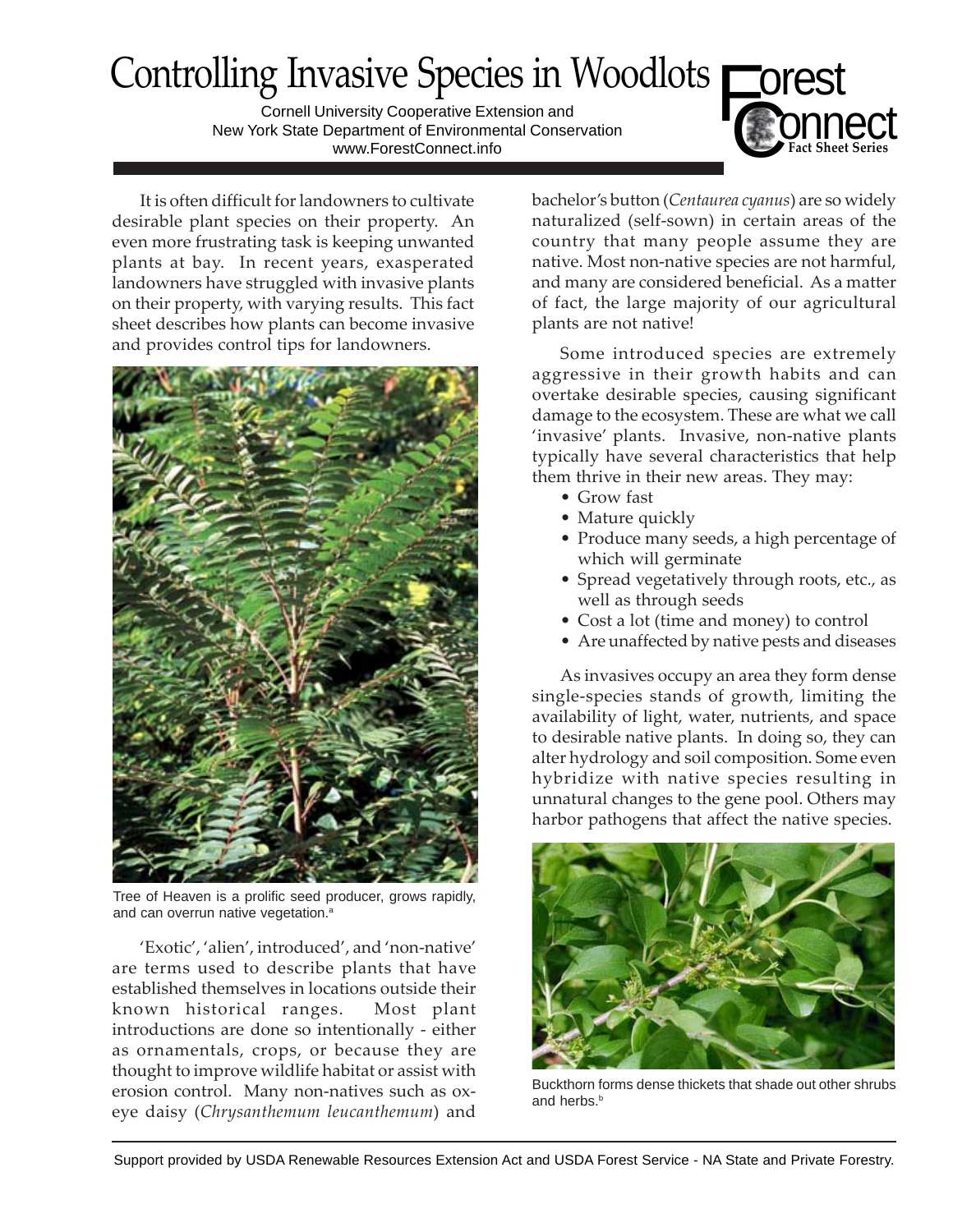

Multi-flora rose can form dense thickets in old fields and forests, preventing other species from growing.<sup>c</sup>

## **What can landowners do to combat invasive plants?**

Learn what plants are already known to be a problem in your area, and avoid planting them. Some, such as purple loosestrife (*Lythrum salicaria*), are still available as landscape plants and are sold or promoted in nurseries. It is best to err on the side of caution - if you have any doubts about a certain type of vegetation, don't plant it!!

Consider planting native trees and shrubs. Native plants occur naturally in the region in which they evolved. In the United States, native plants are usually defined as those plants that have been present since the time of European contact. Because native plants have evolved and adapted to local conditions, they are vigorous and hardy and able to survive winter cold and summer heat. Once established, they require little or no irrigation or fertilization, thereby saving you energy and water. Native plants also provide food and shelter for birds, butterflies, and other desirable wildlife. However, even some native plants can be quite aggressive so be sure you understand the growth habits of any native plants you decide to use on your property.

Vigor and hardiness are characteristics native plants share with invasive plants, so be sure you understand the growth habits of any native plants you decide to use in your woodland – some are quite aggressive!

If you currently have invasive plant species growing on your land, recommendations for control are listed below. Whichever method you decide to use, realize that controlling invasives is an uphill challenge and requires patience and persistence.



Oriental bittersweet is an aggressive plant that grows over other vegetation at all levels in the forest.<sup>d</sup>

#### **Trees, Shrubs and Vines:**

- The simplest method to remove woody plants is to cut them down. Once may be enough, but most will sucker from the stump or roots, even those that generally do not reproduce vegetatively. Check for suckering every year, if not more often.
- Dig up stumps/roots.
- Do not plant invasive plants near woodland areas, and resist the urge to buy the many invasives that are still available in the nursery trade.
- Herbicides or a combination of cutting and herbicides is an option. Some of the most effective herbicides for controlling invasive species must be applied by a licensed pesticide applicator. Call your local Cornell Cooperative Extension office for recommendations.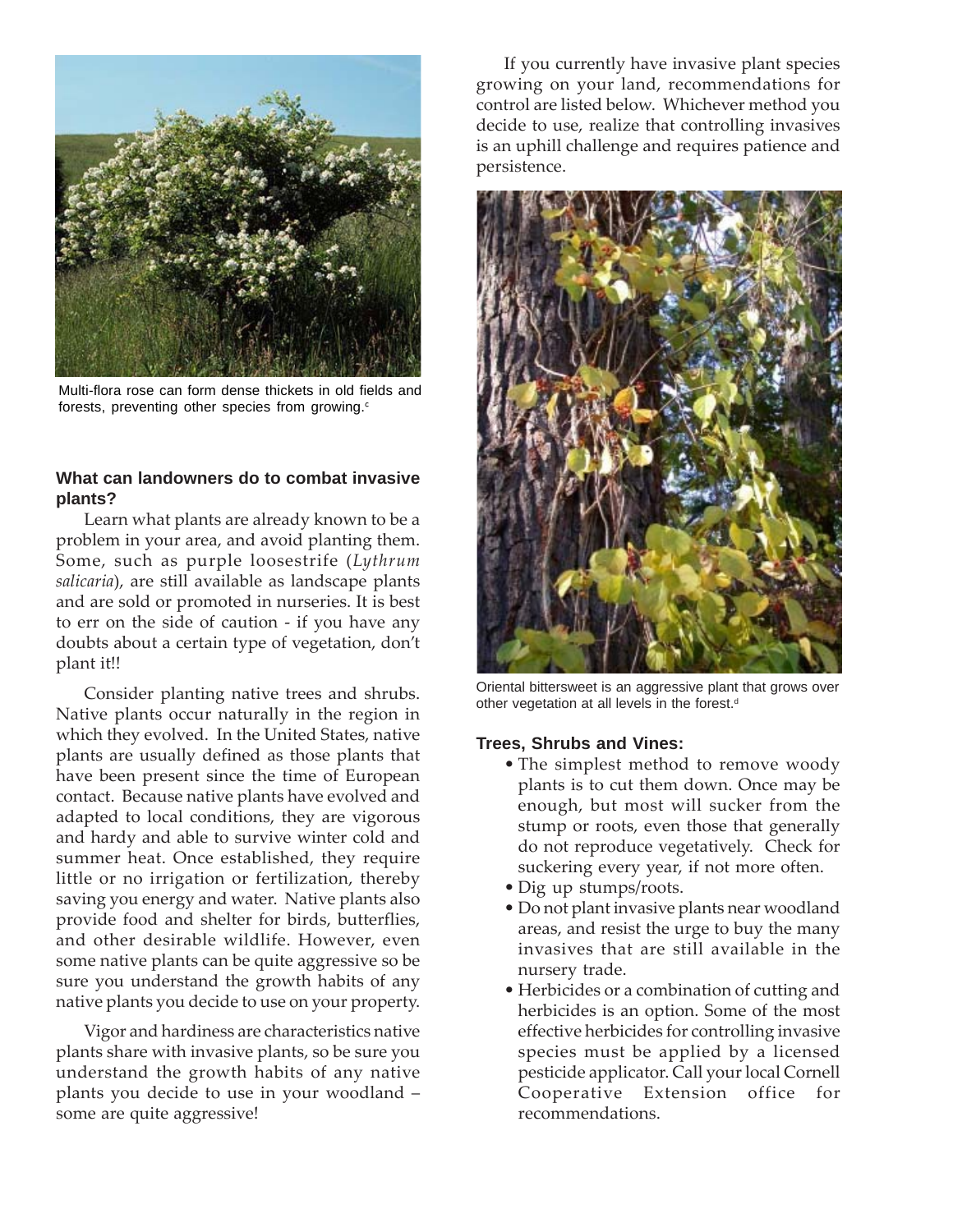## Common Woodland Invasive Plants in New York:

| <b>Name</b>                                            | <b>Habitat</b>                                                                 | <b>Spread</b>                                          | <b>Control</b>                                                            |
|--------------------------------------------------------|--------------------------------------------------------------------------------|--------------------------------------------------------|---------------------------------------------------------------------------|
| <b>Trees</b>                                           |                                                                                |                                                        |                                                                           |
| Norway Maple<br>Acer platanoides                       | Forest Edge. Fencerows<br>Full Sun to Full Shade                               | By Seed (wind)                                         | Avoid planting near woodlands                                             |
| Tree of Heaven<br>Ailanthus altissima                  | Forest Edge and Gaps,<br>Disturbed areas,<br>Zone 5 and warmer                 | By Seed and Root<br>suckers.                           | Avoid planting near<br>woodlands; hand-pull or dig up                     |
| White Poplar<br>Populus alba                           | Full sun, Forest Edges, Wetland<br>Edges                                       | <b>Root Suckers</b>                                    | Avoid planting near<br>woodlands;                                         |
| <b>Black Locust</b><br>Robina pseduoacacia             | Forest Edge and Interior, Full<br>Sun to Full Shade, Disturbed<br><b>Sites</b> | <b>Root Suckers</b><br>(primarily) and Seed            | Avoid planting. Dig up<br>seedlings or apply herbicide                    |
| <b>Shrubs</b>                                          |                                                                                |                                                        |                                                                           |
| Barberry<br>Berberis thunbergii, vulgaris              | Forest Interior and Edge, Full<br>Sun to Full Shade                            | By Seed (birds)                                        | Cut Down/Dig up or apply<br>herbicide                                     |
| Autumn Olive<br>Elaeagnus umbellata                    | Open areas, Forest Edge                                                        | By Seed (birds)                                        | Avoid planting in woodlands;<br>Cut Down/Dig Up                           |
| <b>Burning Bush</b><br>Euonymus alatus                 | Full Sun to Full Shade                                                         | By Seed (birds) and<br>Root Suckers (form<br>thickets) | Avoid planting in woodlands.<br>Cut Down/Dig up; herbicide                |
| Privet<br>Ligustrum obtusifolium                       | Full Sun to Full Shade, Forest<br>Edge and Interior                            | By Seed (birds)                                        | Avoid planting; Cut Down/Dig<br>up; herbicide                             |
| Honeysuckle<br>Lonicera tatarica, maackii,<br>morrowii | Full Sun to Full Shade, Forest<br>Edge and Interior                            | By Seed (birds)<br><b>Stump Sprouts</b>                | Cut Down/Dig up; herbicide                                                |
| Buckthorn<br>Rhamnus cathartica,<br>frangula           | Full Sun to Full Shade, Upland<br>and Wetland                                  | By Seed (birds)                                        | Same as above                                                             |
| Multiflora Rose<br>Rosa multiflora                     | Full Sun to Full Shade                                                         | By Seed (birds)                                        | Same as above                                                             |
| <b>Vines</b>                                           |                                                                                |                                                        |                                                                           |
| Porcelain Berry<br>Ampelopsis Brevipedunculata         | Full to Partial Sun, Forest Edge<br>and Gaps                                   | By Seed (birds,<br>mammals), Stems<br>and Roots.       | Hand-pull; herbicide                                                      |
| <b>Oriental Bittersweet</b><br>Celastrus orbiculatus   | <b>Full Sun to Partial Shade</b><br>Forest Edge and Gaps                       | By Seed (birds,<br>humans)                             | Hand-pull; herbicide                                                      |
| Japanese Honeysuckle<br>Lonicera japonica              | Full Sun to Full Shade<br>Forest Edge                                          | By Seed (birds)                                        | Hand-pull; herbicide                                                      |
| <b>Forbs</b>                                           |                                                                                |                                                        |                                                                           |
| Garlic Mustard<br>Alliaria petiolata                   | Full Sun to Full Shade<br>Disturbed Soils, Biennial                            | By Seed                                                | Hand-pull                                                                 |
| Purple Loosestrife<br>Lythrum salicaria                | Full Sun to Partial Shade,<br>Wetland and Upland Sites,<br>Perennial           | By Seed,<br><b>Underground Stems</b>                   | Hand-pull; Galerucella pusilla<br>and calmariensis leaf-eating<br>beetles |
| Japanese Knotweed<br>Polygonum cuspidatum              | Full Sun to Full Shade, almost<br>any site, Perennial                          | By Seed, and Roots                                     | Hand-Pull, Dig Up Roots,<br>Smother, Herbicide                            |